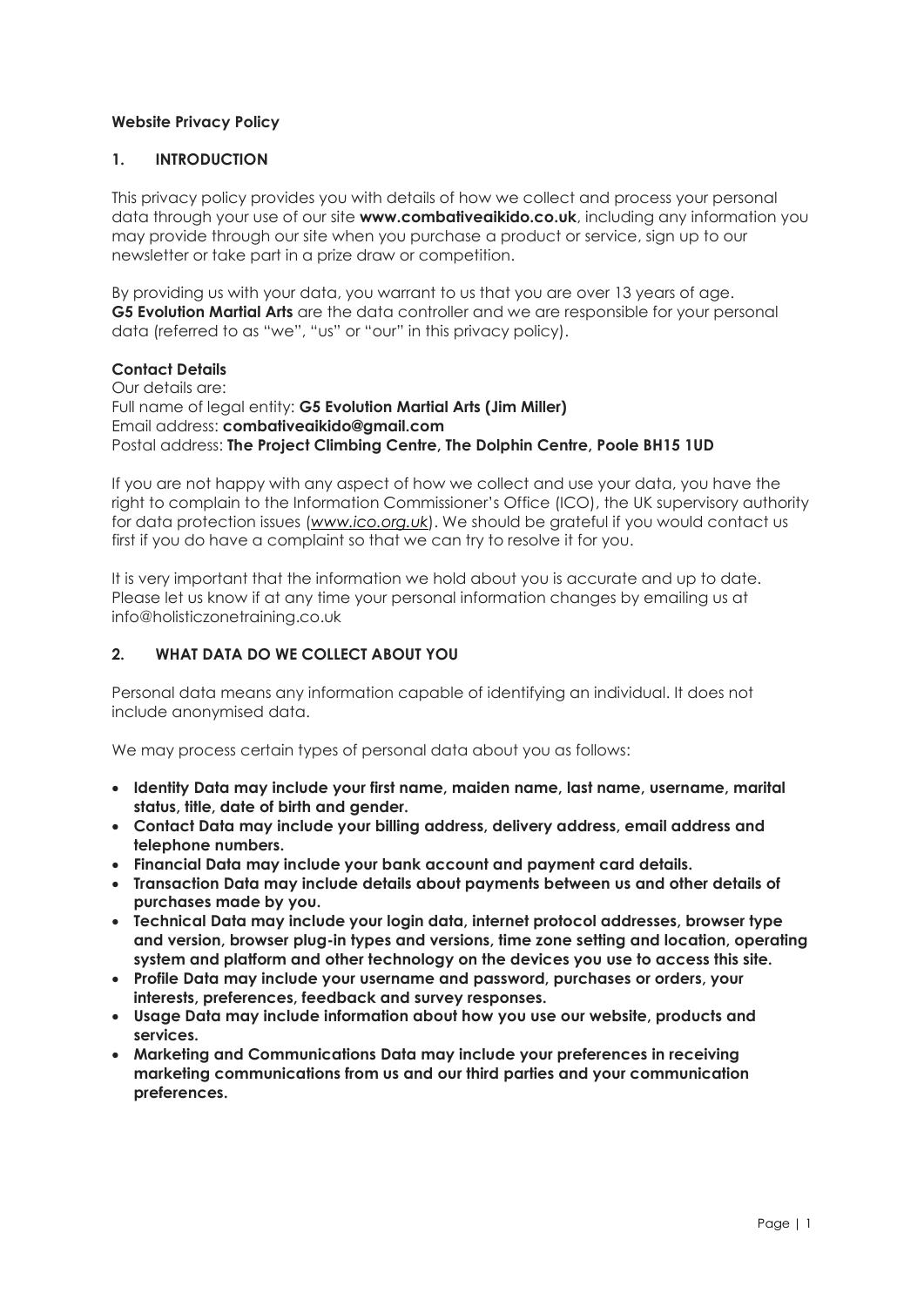We may also process Aggregated Data from your personal data but this data does not reveal your identity and as such in itself is not personal data. An example of this is where we review your Usage Data to work out the percentage of website users using a specific feature of our site. If we link the Aggregated Data with your personal data so that you can be identified from it, then it is treated as personal data.

### Sensitive Data

We do not collect any Sensitive Data about you. Sensitive data refers to data that includes details about your race or ethnicity, religious or philosophical beliefs, sex life, sexual orientation, political opinions, trade union membership, information about your health and genetic and biometric data. We do not collect any information about criminal convictions and offences.

### 3. HOW WE COLLECT YOUR PERSONAL DATA

We collect data about you through a variety of different methods including:

- Direct interactions: You may provide data by filling in forms on our site (or otherwise) or by communicating with us by post, phone, email or otherwise, including when you:
	- order our products or services:
	- create an account on our site;
	- subscribe to our service or publications;
	- request resources or marketing be sent to you;
	- enter a competition, prize draw, promotion or survey; or
	- give us feedback.
- Automated technologies or interactions: As you use our site, we may automatically collect Technical Data about your equipment, browsing actions and usage patterns. We collect this data by using cookies, server logs and similar technologies.
- Third parties or publicly available sources: We may receive personal data about you from various third parties and public sources as set out below:
- analytics providers such as Google based outside the EU;
- advertising networks such as Facebook based outside the EU; and
- Contact, Financial and Transaction Data from providers of technical, payment and delivery services such as Stripe based outside the EU, ConvertKit based outside the EU and PayPal based outside the EU.
- Identity and Contact Data from publicly availably sources such as Companies House and the Electoral Register based inside the EU.

#### 4. HOW WE USE YOUR PERSONAL DATA

We will only use your personal data when legally permitted. The most common uses of your personal data are:

- Where we need to perform the contract between us.
- Where it is necessary for our legitimate interests (or those of a third party) and your interests and fundamental rights do not override those interests.
- Where we need to comply with a legal or regulatory obligation.

Generally, we do not rely on consent as a legal ground for processing your personal data, other than in relation to sending marketing communications to you via email or text message. You have the right to withdraw consent to marketing at any time by emailing us at info@holisticzonetraining.co.uk.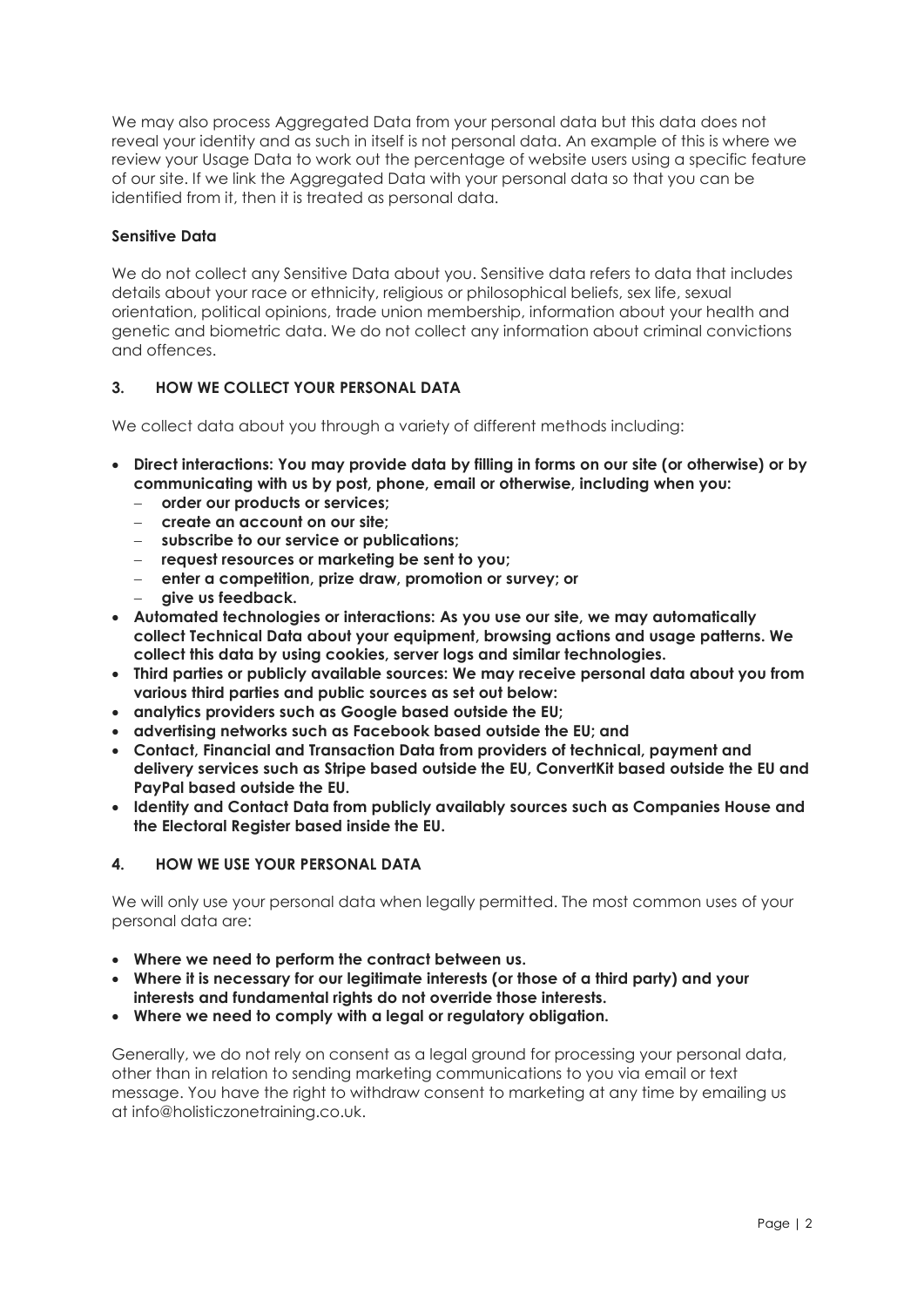#### Purposes for processing your personal data

Set out below is a description of the ways we intend to use your personal data and the legal grounds on which we will process such data. We have also explained what our legitimate interests are where relevant.

We may process your personal data for more than one lawful ground, depending on the specific purpose for which we are using your data. Please email us

at combativeaikido@gmail.com if you need details about the specific legal ground we are relying on to process your personal data where more than one ground has been set out in the table below.

| <b>Purpose/Activity</b>                                                                                                                                                                 | Type of data                                                                               | Lawful basis for processing                                                                                                                                                                                                                                                                               |
|-----------------------------------------------------------------------------------------------------------------------------------------------------------------------------------------|--------------------------------------------------------------------------------------------|-----------------------------------------------------------------------------------------------------------------------------------------------------------------------------------------------------------------------------------------------------------------------------------------------------------|
| To register you as a new customer (a) Identity                                                                                                                                          | (b) Contact                                                                                | Performance of a contract with you                                                                                                                                                                                                                                                                        |
| To process and deliver your order (a) Identity<br>including:<br>(a) Manage payments, fees and<br>charges<br>(b) Collect and recover money<br>owed to us                                 | (b) Contact<br>(c) Financial<br>(d) Transaction<br>(e) Marketing and<br>Communications     | (a) Performance of a contract with you<br>(b) Necessary for our legitimate interests<br>to recover debts owed to us                                                                                                                                                                                       |
| To manage our relationship with<br>you which will include:<br>(a) Notifying you about changes<br>to our terms or privacy policy<br>(b) Asking you to leave a review<br>or take a survey | (a) Identity<br>(b) Contact<br>(c) Profile<br>(d) Marketing and<br>Communications          | (a) Performance of a contract with you<br>(b) Necessary to comply with a legal<br>obligation<br>(c) Necessary for our legitimate interests<br>to keep our records updated and to<br>study how customers use our<br>products/services                                                                      |
| To enable you to partake in a<br>prize draw, competition or<br>complete a survey                                                                                                        | (a) Identity<br>(b) Contact<br>(c) Profile<br>(d) Usage<br>Communications                  | (a) Performance of a contract with you<br>(b) Necessary for our legitimate interests<br>to study how customers use our<br>products/services, to develop them<br>(e) Marketing and and grow our business                                                                                                   |
| To administer and protect our<br>business and our site (including<br>troubleshooting, data analysis,<br>testing, system maintenance,<br>support, reporting and hosting of<br>data)      | (a) Identity<br>(b) Contact<br>(c) Technical                                               | (a) Necessary for our legitimate interests<br>for running our business, provision of<br>administration and IT services, network<br>security, to prevent fraud and in the<br>context of a business reorganisation or<br>group restructuring exercise<br>(b) Necessary to comply with a legal<br>obligation |
| To deliver relevant content and<br>advertisements to you and<br>measure and understand the<br>effectiveness of our advertising                                                          | (a) Identity<br>(b) Contact<br>(c) Profile<br>(d) Usage<br>Communications<br>(f) Technical | Necessary for our legitimate interests to<br>study how customers use our<br>products/services, to develop them, to<br>grow our business and to inform our<br>(e) Marketing and marketing strategy                                                                                                         |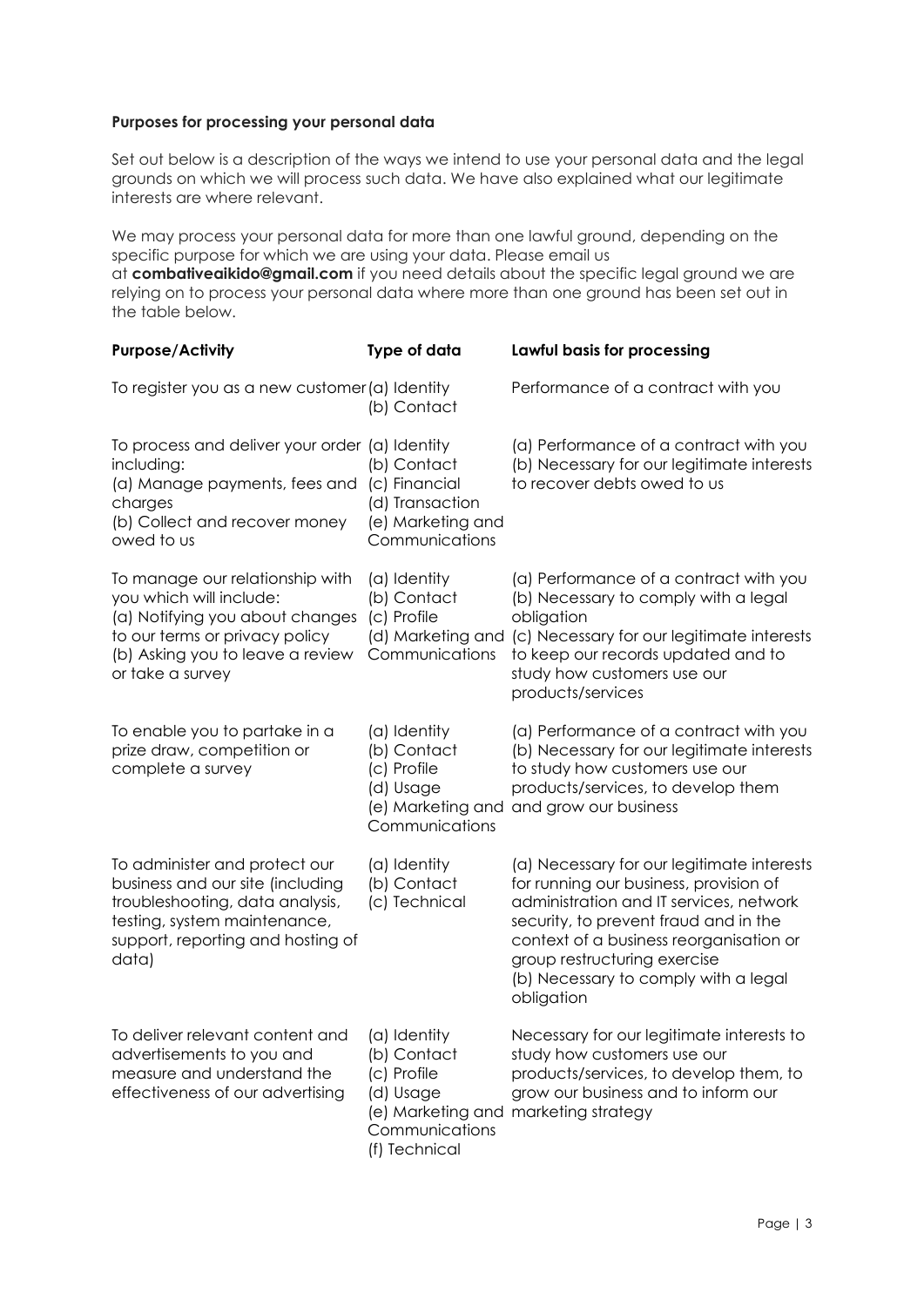To use data analytics to improve (a) Technical our website, products/services, marketing, customer relationships and experiences (b) Usage

To make suggestions and recommendations to you about goods or services that may be of (c) Technical interest to you (a) Identity (b) Contact (d) Usage (e) Profile

Necessary for our legitimate interests to define types of customers for our products and services, to keep our site updated and relevant, to develop our business and to inform our marketing strategy

Necessary for our legitimate interests to develop our products/services and grow our business

## Marketing communications

You will receive marketing communications from us if you have:

- 1. Requested information from us or purchased goods or services from us; or
- 2. if you provided us with your details when you entered a competition or registered for a promotion or free resources; and
- 3. in each case, you have not opted out of receiving that marketing.

We will never share your details with third parties.

Where you opt out of receiving our marketing communications, this will not apply to personal data provided to us as a result of a product/service purchase, warranty registration, product/service experience or other transactions.

#### Change of purpose

We will only use your personal data for the purposes for which we collected it, unless we reasonably consider that we need to use it for another reason and that reason is compatible with the original purpose. If you wish to find out more about how the processing for the new purpose is compatible with the original purpose, please email us at info@holisticzonetraining.co.uk.

If we need to use your personal data for a purpose unrelated to the purpose for which we collected the data, we will notify you and we will explain the legal ground of processing. We may process your personal data without your knowledge or consent where this is required or permitted by law.

#### 4. DISCLOSURES OF YOUR PERSONAL DATA

We may have to share your personal data with the parties set out below for the purposes set out in the table in paragraph 4 above:

- Service providers who provide IT and system administration services.
- Professional advisers including lawyers, bankers, auditors and insurers who provide consultancy, banking, legal, insurance and accounting services.
- HM Revenue & Customs, regulators and other authorities based in the United Kingdom and other relevant jurisdictions who require reporting of processing activities in certain circumstances.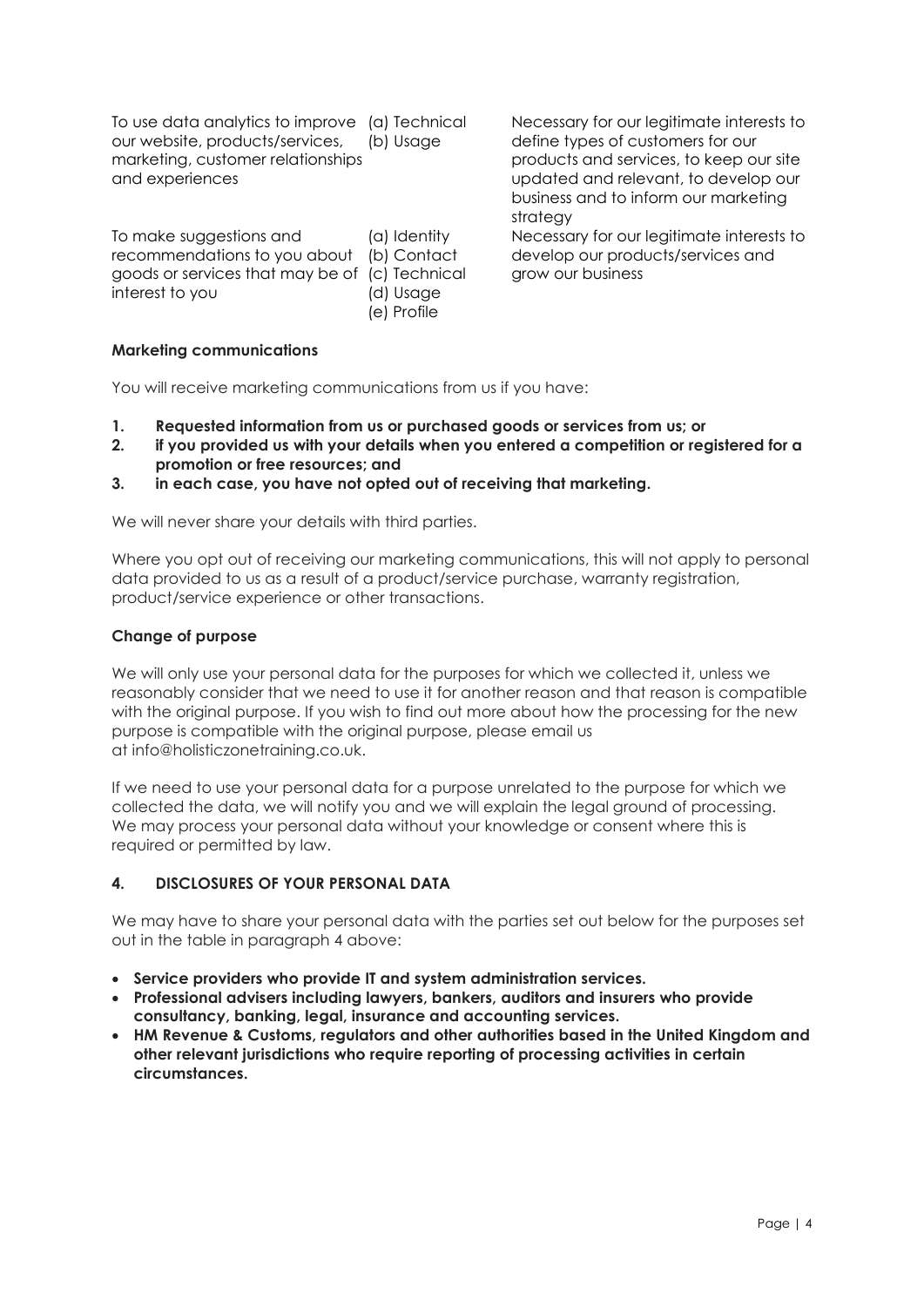## 5. INTERNATIONAL TRANSFERS

Countries outside of the European Economic Area (EEA) do not always offer the same levels of protection to your personal data, so European law has prohibited transfers of personal data outside of the EEA unless the transfer meets certain criteria.

Many of our third parties service providers are based outside the European Economic Area (EEA) so their processing of your personal data will involve a transfer of data outside the EEA.

# 7. DATA SECURITY

We have put in place appropriate security measures to prevent your personal data from being accidentally lost, used or accessed in an unauthorised way, altered or disclosed. In addition, we limit access to your personal data to those employees, agents, contractors and other third parties who have a business need to know such data. They will only process your personal data on our instructions and they are subject to a duty of confidentiality. We have put in place procedures to deal with any suspected personal data breach and will notify you and any applicable regulator of a breach where we are legally required to do so.

## 8. DATA RETENTION

We will only retain your personal data for as long as necessary to fulfil the purposes we collected it for, including for the purposes of satisfying any legal, accounting, or reporting requirements.

To determine the appropriate retention period for personal data, we consider the amount, nature, and sensitivity of the personal data, the potential risk of harm from unauthorised use or disclosure of your personal data, the purposes for which we process your personal data and whether we can achieve those purposes through other means, and the applicable legal requirements.

By law we have to keep basic information about our customers (including Contact, Identity, Financial and Transaction Data) for six years after they cease being customers for tax purposes.

In some circumstances you can ask us to delete your data: see below for further information In some circumstances we may anonymise your personal data (so that it can no longer be associated with you) for research or statistical purposes in which case we may use this information indefinitely without further notice to you.

## 9. YOUR LEGAL RIGHTS

Under certain circumstances, you have rights under data protection laws in relation to your personal data. These include the right to:

- Request access to your personal data.
- Request correction of your personal data.
- Request erasure of your personal data.
- Object to processing of your personal data.
- Request restriction of processing your personal data.
- Request transfer of your personal data.
- Right to withdraw consent.

You can see more about these rights at: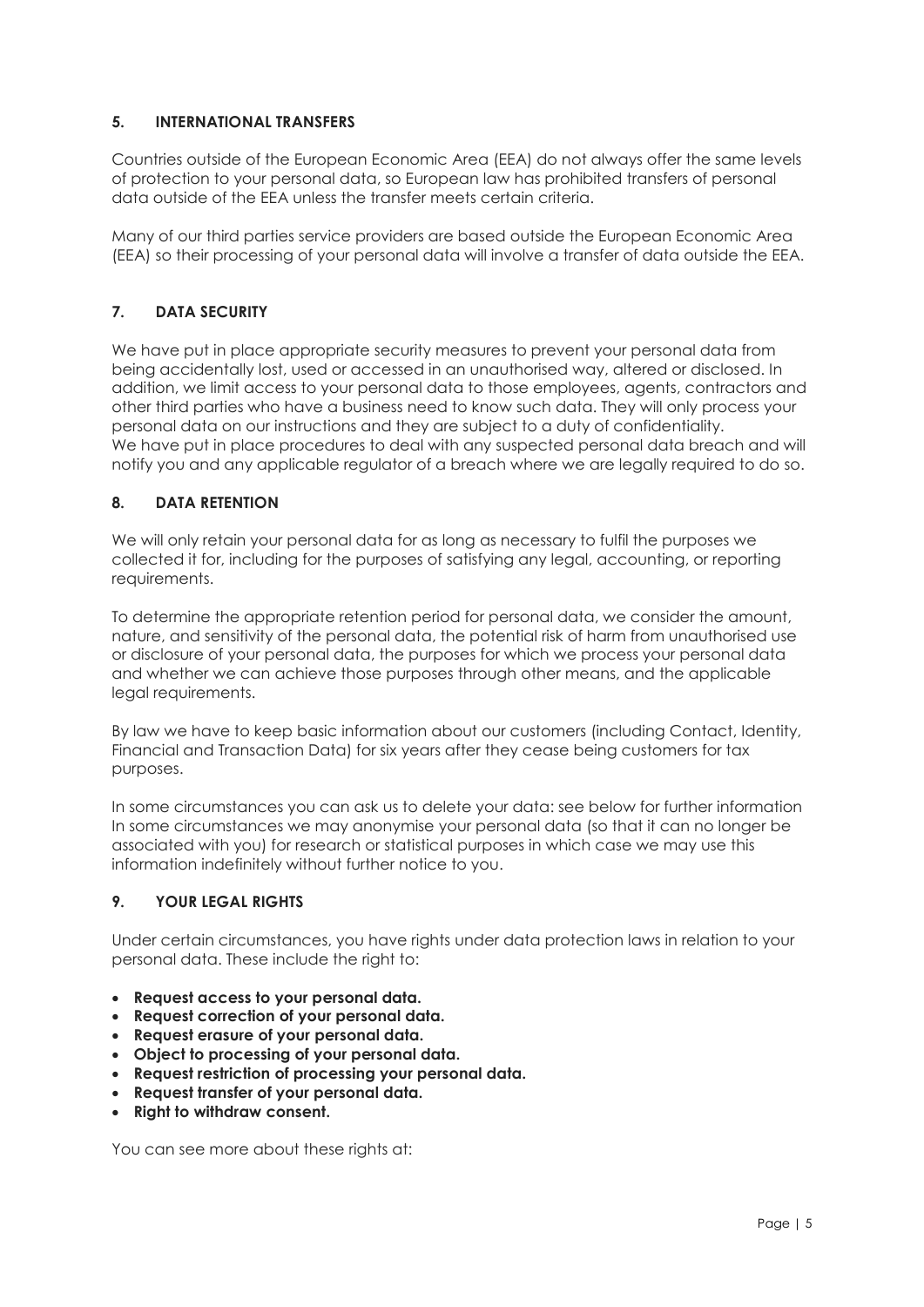#### https://ico.org.uk/for-organisations/guide-to-the-general-data-protection-regulationgdpr/individual-rights/

If you wish to exercise any of the rights set out above, please email us at combativeaikido.co.uk.

You will not have to pay a fee to access your personal data (or to exercise any of the other rights). However, we may charge a reasonable fee if your request is clearly unfounded, repetitive or excessive. Alternatively, we may refuse to comply with your request in these circumstances.

We may need to request specific information from you to help us confirm your identity and ensure your right to access your personal data (or to exercise any of your other rights). This is a security measure to ensure that personal data is not disclosed to any person who has no right to receive it. We may also contact you to ask you for further information in relation to your request to speed up our response.

We try to respond to all legitimate requests within one month. Occasionally it may take us longer than a month if your request is particularly complex or you have made a number of requests. In this case, we will notify you and keep you updated.

## 10. THIRD-PARTY LINKS

This website may include links to third-party websites, plug-ins and applications. Clicking on those links or enabling those connections may allow third parties to collect or share data about you. We do not control these third-party websites and are not responsible for their privacy statements. When you leave our website, we encourage you to read the privacy policy of every website you visit.

#### 11. COOKIES

A cookie is a small piece of data that is stored on your computer for use when you return to a page/website you have visited before. Cookies are not required to view our website, if you reject a cookie you are still able to use our site. Any cookies that are in place are there to save time when using our site by, for example, remembering arbitrary pieces of information that you have previously entered into form fields such as names, addresses, passwords, etc. The usage of a cookie is not linked to any personally identifiable information while visiting our site. The cookies used by Wix (our website host) are detailed below:

| Cookie name                          | Life span         | <b>Purpose</b>                       |
|--------------------------------------|-------------------|--------------------------------------|
| svSession                            | Permanent         | Creates activities and BI            |
| hs                                   | Session           | Security                             |
| incap_ses_\${Proxy-ID}_\${Site-ID}   | Session           | Security                             |
| incap_visid_\${Proxy-ID}_\${Site-ID} | Session           | Security                             |
| $nIbi_{IID}$                         | Persistent cookie | Security                             |
| <b>XSRF-TOKEN</b>                    | Persistent cookie | Security                             |
| smSession                            | Two weeks         | Identifies logged in site<br>members |

For information on how Wix handles your data please review sections 8, 12, and 13 of Wix's Privacy Policy.